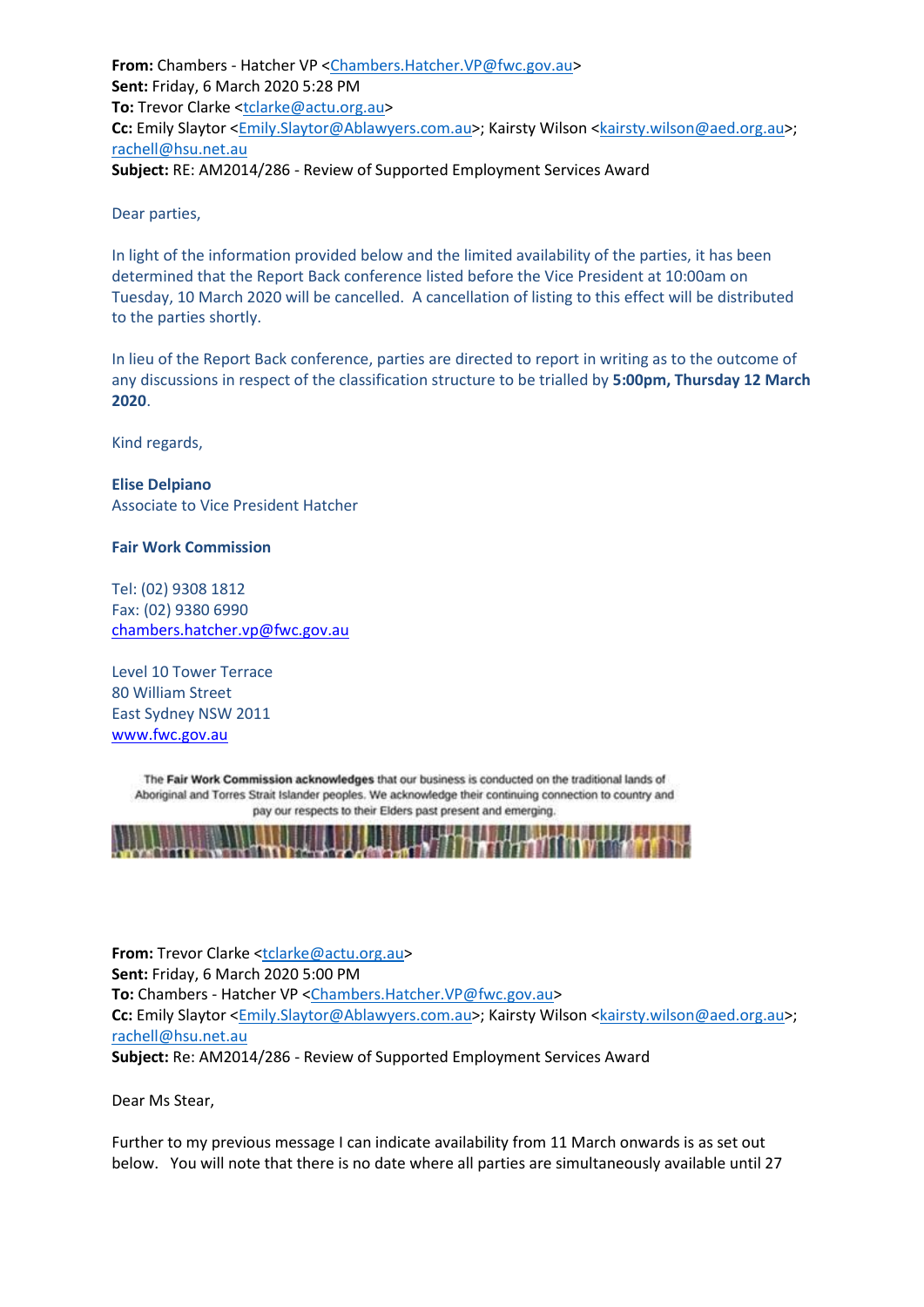March, which is perilously close to the current proposed date for the finalisation of the wages structure for the purposes of the trial.

Speaking from the ACTU's perspective, I consider that there is a far greater prospect of reaching a consensus position on the issue of appropriate descriptors for Grades 4 -7 than there is on the issue of further definition of Grades A and B. It may well be that the Grade 4-7 matter could be dealt with efficiently on 16 March if the AED legal centre and the Commission are content for either of the HSU or the ACTU to communicate any concerns that the AED legal centre has with the proposals of any party.

By that time, I anticipate that the parties will have also reached a final view on whether there is any realistic prospect of consensus on the revised descriptors for levels A and B. If no realistic prospect exists, it might be that directions can be issued in relation to that matter on that date.

**16 March** ACTU Available HSU Available ABI Available (only between 9:30-10am, 11:30 -2PM)

**18 March** ACTU Available HSU Available

**19 March** ACTU Available

**20 March** ACTU Available

**23 March** HSU Available

AED Available

**24 March** AED Available

**25 March** ACTU Available AED Available

**26 March** ACTU Available HSU Available (Afternoon, or between 9-10:30AM) ABI Available

**27 March** ACTU Available AED Available ABI Available (Morning) --

Regards,